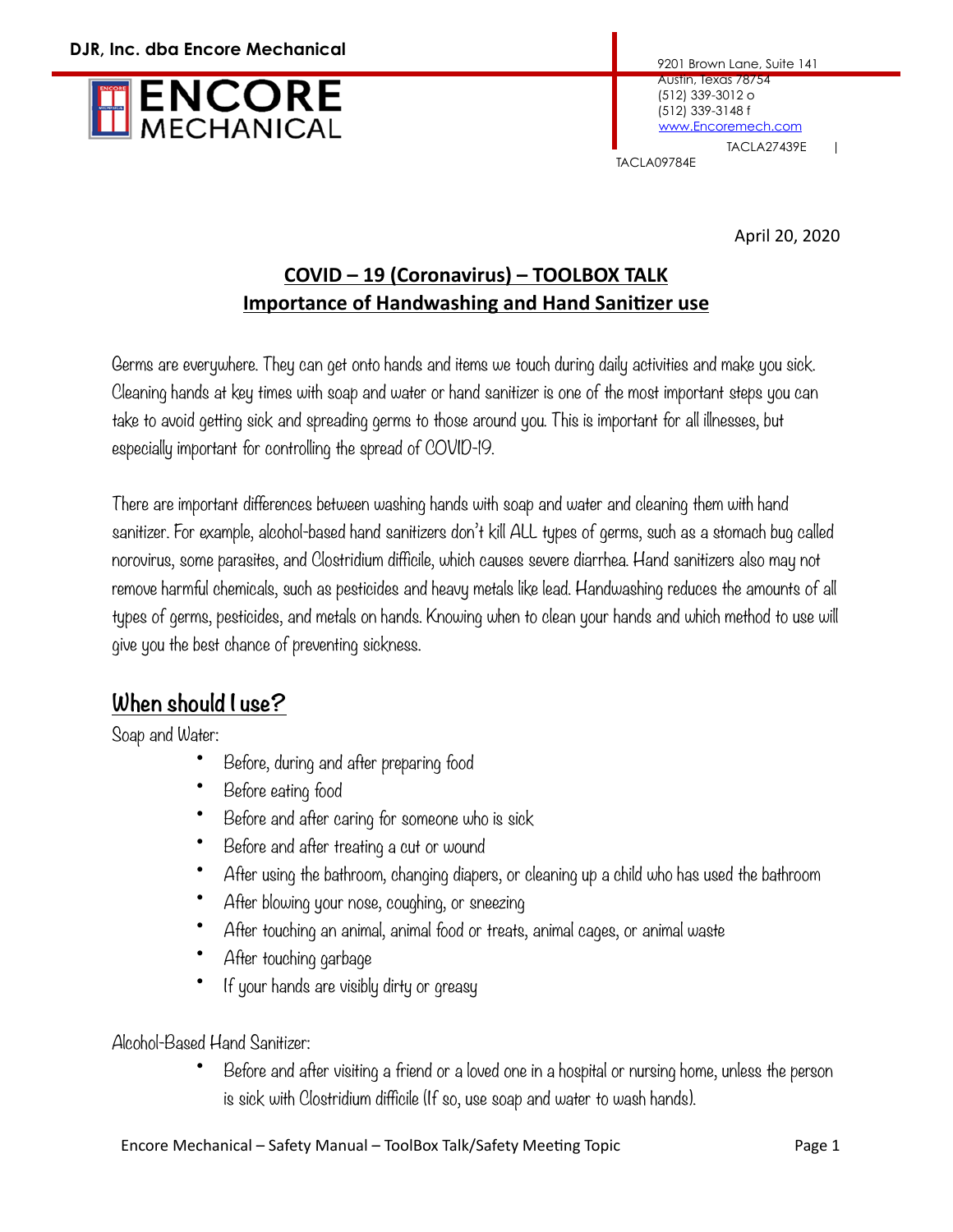

TACLA09784E

- If soap and water are not available, use an alcohol-based hand sanitizer that contains at least 60% alcohol, and wash with soap and water as soon as you can.
- Do NOT use hand sanitizer if your hands are visibly dirty or greasy; for example, after gardening, playing outdoors, or after fishing or camping (unless a handwashing station is not available). Wash your hands with soap and water instead.

## **How should I use?**

Soap and Water:

- Wet your hands with clean running water (warm or cold) and apply soap.
- Lather your hands by rubbing them together with the soap.
- Scrub all surfaces of your hands, including the palms, backs, fingers, between your fingers, and under your nails. Keep scrubbing for 20 seconds.
- Rinse your hands under clean, running water.
- Dry your hands using a clean towel or air dry them.

Alcohol-based hand sanitizer:

- Use an alcohol-based hand sanitizer that contains at least 60% alcohol. Supervise young children when they use hand sanitizer to prevent swallowing alcohol, especially in schools and childcare facilities.
- Apply Put enough product on hands to cover all surfaces.
- Rub hands together until hands feel dry. This should take about 20 seconds.

 $\_$  , and the set of the set of the set of the set of the set of the set of the set of the set of the set of the set of the set of the set of the set of the set of the set of the set of the set of the set of the set of th

 $\_$  , and the set of the set of the set of the set of the set of the set of the set of the set of the set of the set of the set of the set of the set of the set of the set of the set of the set of the set of the set of th

 $\_$  , and the set of the set of the set of the set of the set of the set of the set of the set of the set of the set of the set of the set of the set of the set of the set of the set of the set of the set of the set of th

• Do not rinse or wipe off the hand sanitizer before it's dry; it may not work as well against germs.

Who attended: